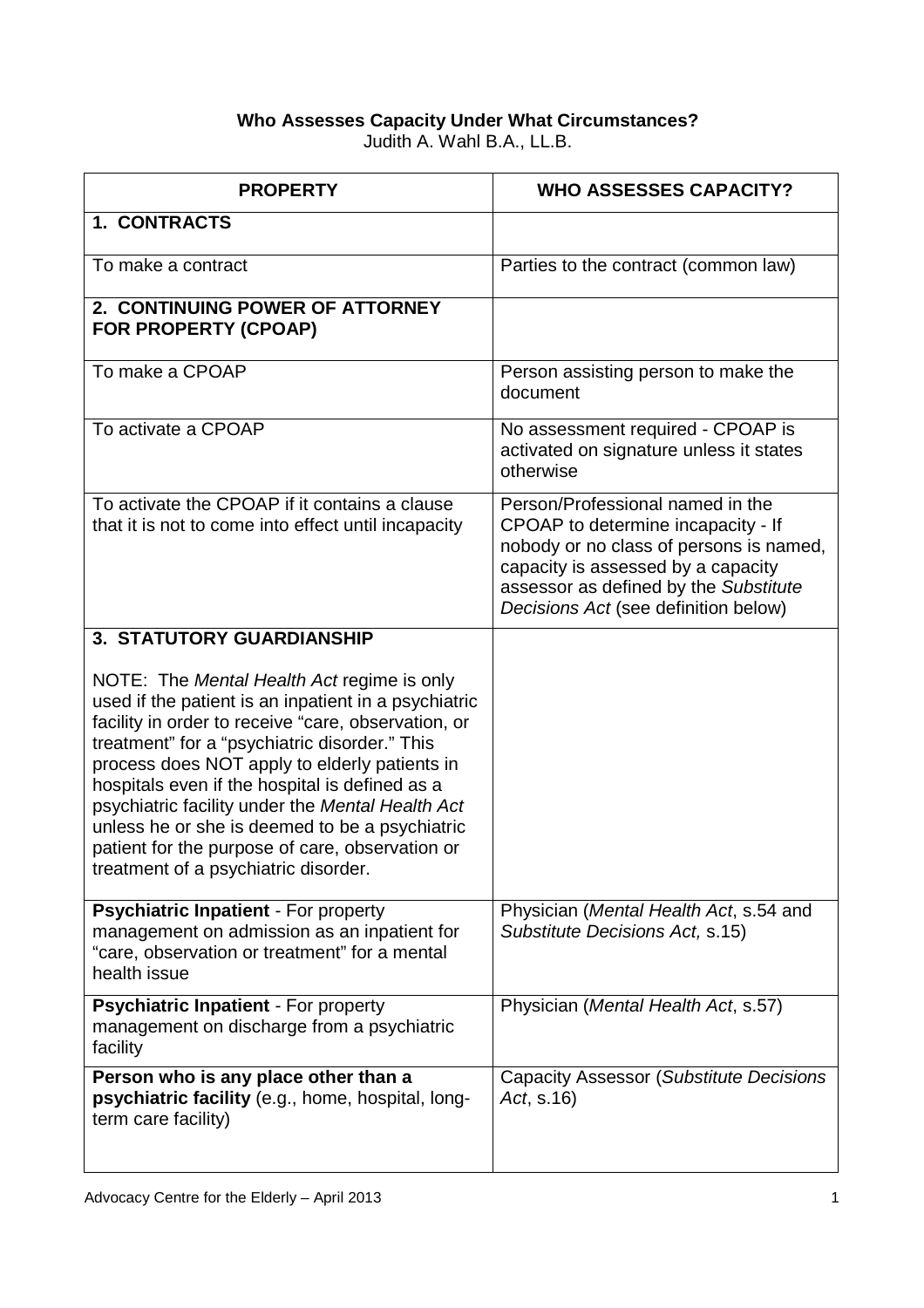| <b>4. COURT ORDERED GUARDIANSHIP OF</b><br><b>PROPERTY</b>                                       |                                                                                                                                   |
|--------------------------------------------------------------------------------------------------|-----------------------------------------------------------------------------------------------------------------------------------|
| Summary application (application to court that<br>does not require an appearance before a Judge) | Capacity Assessor and a person who<br>knows the alleged incapable person<br>(Substitute Decisions Act)                            |
| Full hearing before a Judge                                                                      | Capacity Assessors, other health<br>professionals, others that know the<br>alleged incapable person (Substitute<br>Decisions Act) |

| <b>PERSONAL CARE</b>                                                                                                        | <b>WHO ASSESSES CAPACITY?</b>                                             |
|-----------------------------------------------------------------------------------------------------------------------------|---------------------------------------------------------------------------|
| 1. POWER OF ATTORNEY FOR PERSONAL<br><b>CARE (POAPC)</b>                                                                    |                                                                           |
| To make a POAPC                                                                                                             | Person assisting person to make the<br>document (common law)              |
| To activate POAPC for substitute decision-<br>maker (SDM) to make treatment decisions                                       | Health professional proposing treatment<br>(Health Care Consent Act)      |
| To activate POAPC for SDM to make decisions<br>for admission to a long-term care home                                       | Evaluator (see definition below)                                          |
| To activate POAPC for SDM to make decisions<br>for personal assistance services in a long-term<br>care home                 | Evaluator                                                                 |
| To activate POAPC for non-health care<br>personal decisions where POAPC does not<br>require an assessment before activation | Attorney named in the POAPC                                               |
| To activate POPAC for non-health care personal<br>care decisions where POAPC specifies a<br>method of assessment            | Person/class of persons specified in the<br>document to do the assessment |
| To activate POAPC where POAPC silent as to<br>method preferred but an assessment is required<br>before activation           | Capacity Assessor (see definition below)                                  |
| 2. HEALTH CARE CONSENT                                                                                                      |                                                                           |
| <b>Treatment</b>                                                                                                            | Health practitioner offering the treatment                                |
| Admission to a long-term care home                                                                                          | Evaluator                                                                 |
| Personal assistance services in a long-term care<br>home                                                                    | Evaluator                                                                 |